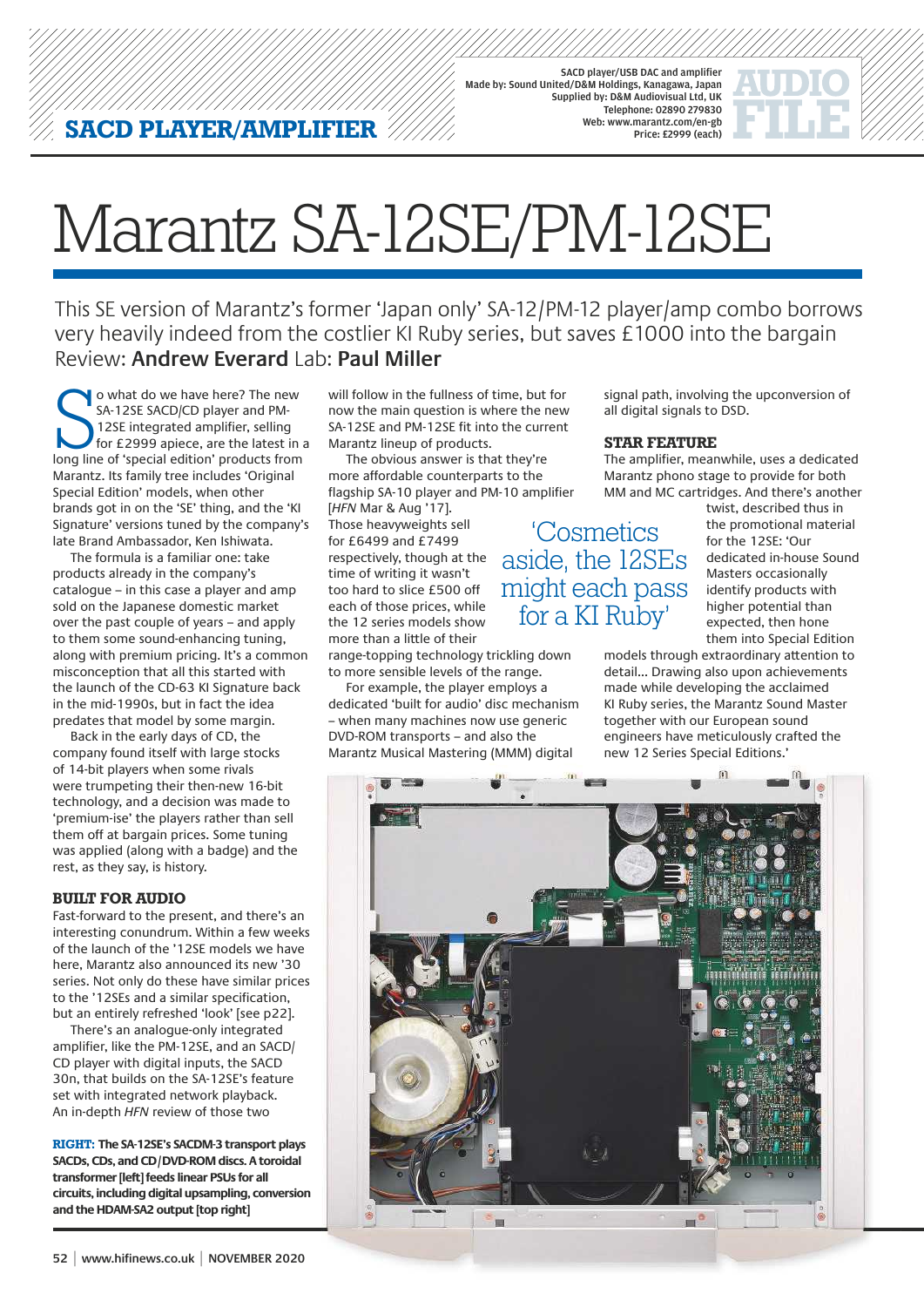

Now while I can see all that, comparing the products here with the KI Ruby designs [HFN Jan '19], launched a couple of years back, it's hard not to think that 'drawing on' them might well have involved the use of a photocopier. To put it charitably, there are more similarities than differences between the two series, both externally and internally, and with copper plating of the chassis, an engraved signature and an ersatz gemstone inserted, the '12SEs could easily pass for the KI Ruby models…

PM's lab work [p57] also highlights the similarities in measured performance, although this could be to some extent attributed to the use of the same Hypex Class D power amp modules in both series' integrated amplifier [see PM's boxout, below]. However, the good news is in the

**Marantz's adoption of the Ncore power amp modules and** 

## **THE CLASS D CORE**

pricing, for the SA-12SE and PM-12SE are each £500 less than the KI Ruby models. While that SACDM-3 transport (also able to play compilations on CD- or DVD-ROM) is definitely a star feature of the SA-12SE, the heart of the player are the 'MMM-Stream' and 'MMM-Conversion' systems.

#### **HYPEX HALLMARK**

All LPCM inputs are handled as LPCM – with a choice of two digital filters - but the final act of conversion sees everything upsampled to a very high-rate DSD bitstream before low-pass filtering reveals the analogue waveform. Digital inputs up to 384kHz/32-bit and DSD256/11.2MHz are accommodated

while, downstream of the digital chain, **ABOVE: SA-12SE [top] hosts standard track access controls while the PM-12SE [below] has volume and input selection. Both include extras that are enabled by the IR remote [see p57]**

the player uses Marantz Hyper-Dynamic Amplifier Modules, or HDAMs, here in SA2 and SA3 versions. This includes the player's dedicated headphone amplifier that employs Marantz's HDAM-SA2 op-amps.

HDAMs also feature in the preamp stage of the PM-12SE amplifier, along with the Hypex Class D amplifier technology now becoming a hallmark of all the company's upmarket designs. Here it's specified as delivering 100W/8ohm, doubling into 4ohm – although as PM's lab work reveals, like the PM-KI Ruby and

the PM-10, it comfortably exceeds this conservative specification. Separate power supplies right the way back to the transformer are used for the pre and power stages, with a dedicated toroidal for the preamp



**switchmode PSU now extends across three seasons of its products, the association with technology brand Hypex beginning with the PM-10 [HFN Aug '17]. Bridged pairs of NC500 modules were employed in the high-specifi cation PM-10, trimmed down to single modules in the PM-KI Ruby [HFN Jan '19] and the PM-12SE here. However, while 200W rating of the PM-10 was halved to 100W/8ohm for the 'Ruby and PM-12SE in practice the latter still achieves close to double this fi gure [see Lab Report, p57]. Class D also brings**  with it very high efficiency – the PM-12SE drawing just 255W from the wall when **delivering 2x100W/8ohm. Furthermore, while less sophisticated H-bridge Class D amplifi ers suffer from a load-dependent frequency response (changing with your choice of speaker), the single-ended 'global feedback' Hypex modules ensure a more consistent and predictable performance [see right for responses into 8, 4, 2 and 1ohm – black, red, blue and green traces, respectively]. PM**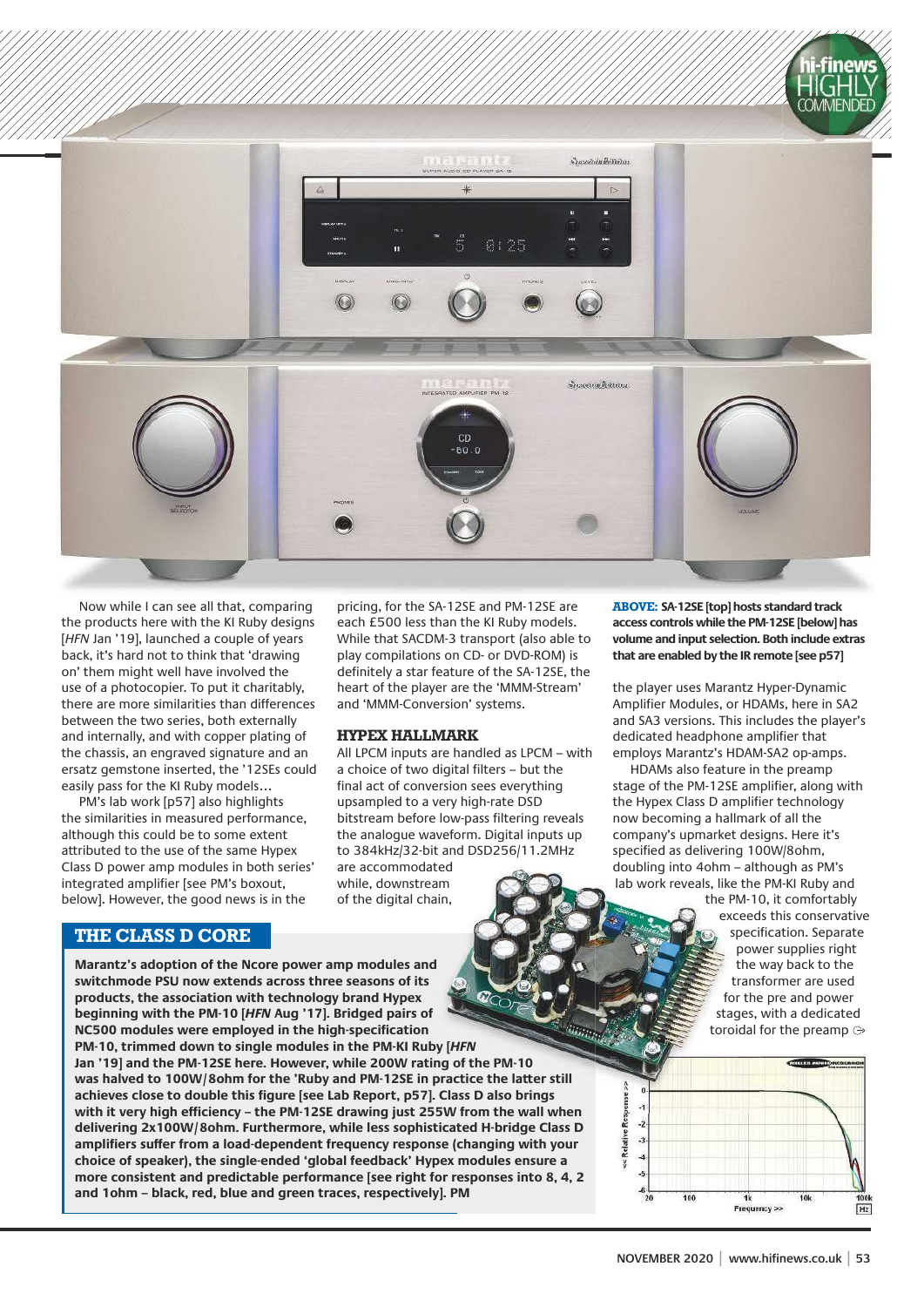

**ABOVE: Marantz's MMP phono stage and HDAM-SA3 preamp section occupies a full third of the amplifi er [right] while a small toroidal transformer [centre] feeds both linear [bottom] and switchmode PSUs [top left], the latter for the pair of Hypex power amp modules [top centre]**

and a switchmode supply for the Hypex power amp. In addition to that Marantz Musical Premium Phono EQ system, the amp has four line-ins including two tape loops, and direct power amp input sockets.

Furthermore, the amplifier can be reconfigured into 'bi-amp' mode, in which case the same mono input is output from both left and right channels. Used in what Marantz calls 'Floating Control Bus System' mode, up to four PM-12SEs can be connected together to power suitable loudspeakers. A headphone output is also

provided, as are 'hidden' tone/trim (balance) controls. The latter are accessed via the 'Sound Mode' button on the remote handset supplied with both units, while a filter button allows the user to switch between the

two digital filter options that are available on the SA-12SE SACD player.

# **GUTS 'N' GRIP**

If all of the above has you thinking the SA-12SE/PM-12SE combination might sound just the teensiest bit like its KI Ruby counterparts, you wouldn't be wrong. Indeed, what this pairing delivers is very much the 'Marantz sound', complete with its focus on the music, imaging and performance – in other words, a highly

involving presentation – along with the power and control to drive even demanding loudspeakers.

While the balance is warm and rich. this isn't achieved at the expense of the openness of the midband or treble, meaning that while mainstream recordings with a rather brash edge are flattered almost to the point of listenability, the way this combination handles a good mastering job can prove extremely captivating.

What's more, the effect of the Marantz Musical Mastering chain within the player,

'Drums benefit from the big, rich punch of the Marantz 12SEs'

allied to the guts and grip of the amp, goes a long way to closing the gap between music played on CD or in PCM through the digital outputs and the same content in DSD, either from a computer or straight off a disc. If

the Filter 1 setting is a little too smooth for you, you can perk things up a little with the Filter 2 option, which I found helped a bit with dense orchestral recordings such as the classic du Pré/Barbirolli Elgar Cello Concerto [EMI CDC 7 47329 2], opening up the internal detail of the LSO and focusing the soloist rather better.

The same goes for Pink Floyd's 'Shine On You Crazy Diamond' [Wish You Were Here; EMI 7243 5 29071 2 0], with the somewhat shut-in later part of the piece  $\ominus$ 

# **RAINER FINCK**

**During the course of our exclusive review, editor PM spoke with Rainer Finck, Marantz's Senior Acoustics Engineer (Europe) and the man responsible for implementing Hypex's Class D technology in its recent series of amplifiers. 'It took us several years to find a good quality Class D module that met Marantz's audio standards', recalls Rainer. 'Our solution, developed in cooperation with Hypex, was fi rst introduced in the PM10 amplifier.'** 

**Marantz is not alone in choosing a Hypex, nCore or even the very new Eigentakt Class D module [see NAD M33, HFN Aug '20] – all from the pen of Bruno Putzeys – but every brand has its 'twist'. 'The key to retaining the "Marantz sound" while using Class D', reveals Rainer, 'lies in how the Hypex modules are driven. Engineering the ideal analogue predriver/preamp stage and power supply is fundamental'. And what of the latest Eigentakt modules? 'We are always looking for ways to improve the performance of our products further, so we continuously evaluate all kinds of new solutions available on the market.'**

**Marantz is on something of a roll with new players and amplifi ers, having just announced a 30 series [News, p22]. 'Yes, while the 10 and 12SE are our reference series the 30 range is the beginning of a new area for our core products. There's a lot of trickledown from the 10 series and KI Ruby separates here, and this new design will be used to replace our 8000 series, 7000 series, and so on, over the next few years.'**